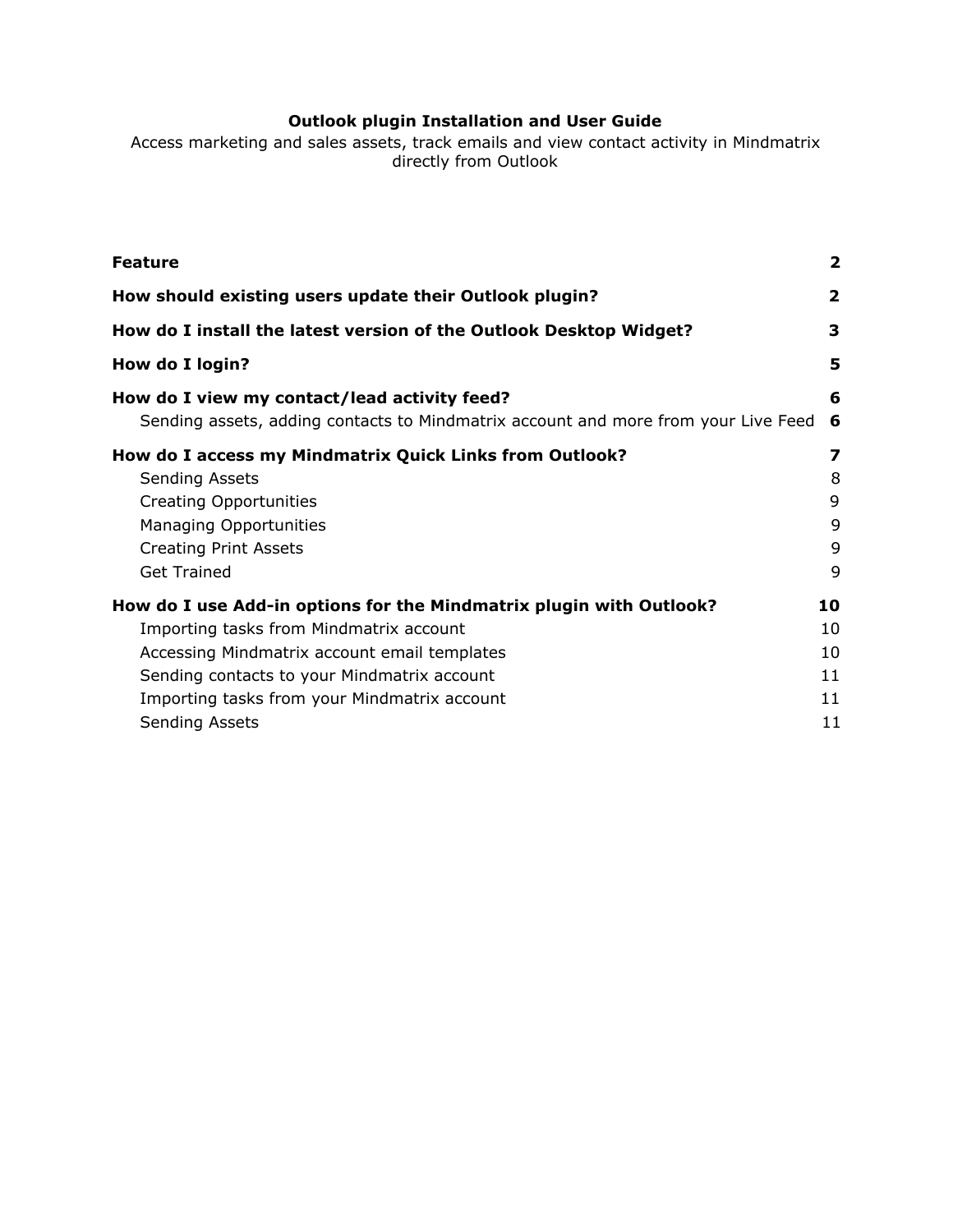## <span id="page-1-0"></span>**Feature**

The Mindmatrix Outlook plugin is a convenient and easy to use tool to help sales team's track contact and lead activity. If you have an existing account in Mindmatrix, installing the Outlook plugin will enable you to:

- Access sales and marketing assets shared with your Mindmatrix account
- Add and sync new leads and contacts directly to your account in Mindmatrix
- Send tracked emails to contacts and leads, and view their activity from your desktop
- Quickly access sales playbooks and other tools shared to your Mindmatrix account

The Outlook plugin is available for users with Windows PCs and is compatible with

- Windows 7
- Microsoft Exchange
- Windows 8
- Windows 10
- Windows Server 2016

#### <span id="page-1-1"></span>**How should existing users update their Outlook plugin?**

If you have the previous version of the Mindmatrix Outlook plugin installed on your computer, you will need to uninstall it.

- 1. From your Desktop, click on the Windows start menu
- 2. Visit your Control panel -> Programs and features -> select "AMP Desktop 2.0" and click uninstall.

|          | Control Panel > All Control Panel Items > Programs and Features                                                               |                             |              | $\checkmark$    | Ō       | Search Programs and Features P |  |
|----------|-------------------------------------------------------------------------------------------------------------------------------|-----------------------------|--------------|-----------------|---------|--------------------------------|--|
| s,       | Uninstall or change a program<br>To uninstall a program, select it from the list and then click Uninstall, Change, or Repair. |                             |              |                 |         |                                |  |
| es on or |                                                                                                                               |                             |              |                 |         |                                |  |
|          | Organize $\blacktriangledown$<br>Uninstall<br>Change<br>Repair                                                                |                             |              |                 |         | 胆                              |  |
|          | Name                                                                                                                          | Publisher                   | Installed On | <b>Size</b>     | Version |                                |  |
|          | $\boxed{22}$ 7-Zip 16.03 (x64)                                                                                                | Igor Pavlov                 | 2/4/2017     | 4.75 MB         | 16.03   |                                |  |
|          | Adobe Flash Player 26 NPAPL                                                                                                   | Adobe Systems Incornorated  | 7/11/2017    | 5.55 MR 2600137 |         |                                |  |
|          | M AMP Desktop V2.2.22.1000                                                                                                    | Mindmatrix                  | 7/13/2017    | 63.7 MB         | 2.2.22  |                                |  |
|          | Cl AppEazy Connect v2016.12 (Build 6103)                                                                                      | Applianz lechnologies, Inc. | 2/10/2017    |                 |         |                                |  |
|          | Citrix Online Launcher                                                                                                        | <b>Citrix</b>               | 3/21/2016    | 592 KB          | 1.0.408 |                                |  |
|          | ConnectWise Internet Client 64-bit                                                                                            | ConnectWise                 | 3/21/2016    | 2.47 MB         | 16.3.2  |                                |  |

- 3. When uninstalling the system will ask you to allow to make changes to your system. You will need to click yes to allow the uninstall to run properly.
- 4. After the final screen you can close the uninstall, and move onto the next section.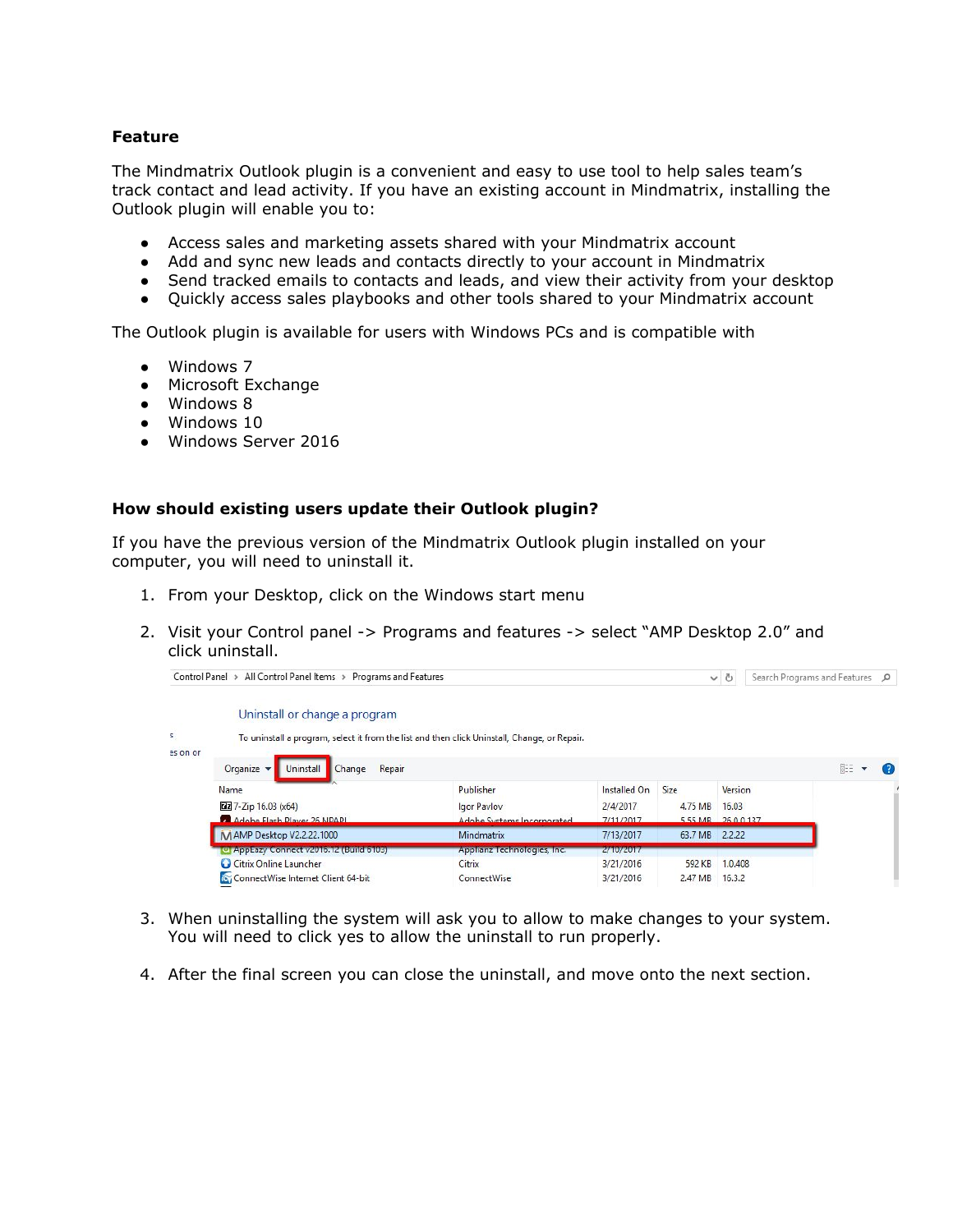#### <span id="page-2-0"></span>**How do I install the latest version of the Outlook Desktop Widget?**

1. Close Outlook. Download from your Mindmatrix account installation. This can be found under your Mindmatrix portal under "Quick links -> Desktop Widget"

You can also download using this link: https://mm.amp.vq/#desktopwidget

2. Once the zip file is downloaded, right click the zip file and extract all files.

| Ų | AMP Desktop V3.0.zip       | 6/30/2017 3:08 PM |
|---|----------------------------|-------------------|
|   | Open<br>Open in new window |                   |
|   | Extract All                |                   |
|   | $7 - Zip$                  |                   |
|   | CRC SHA                    |                   |

3. With the newly extracted files showing, explore the folder until you have located "setup.exe," *(the second file is a supporting file, which does not need to be run).*

| Name            | Date modified     | lype              | Size     |
|-----------------|-------------------|-------------------|----------|
| AMP Desktop.msi | 6/30/2017 3:09 PM | Windows Installer | 5.174 KB |
| setup.exe       | 6/30/2017 3:09 PM | Application       | 687 KB   |

- 4. The setup.exe file will open the installer which will ask you to click next through the coming prompts.
- 5. Click next

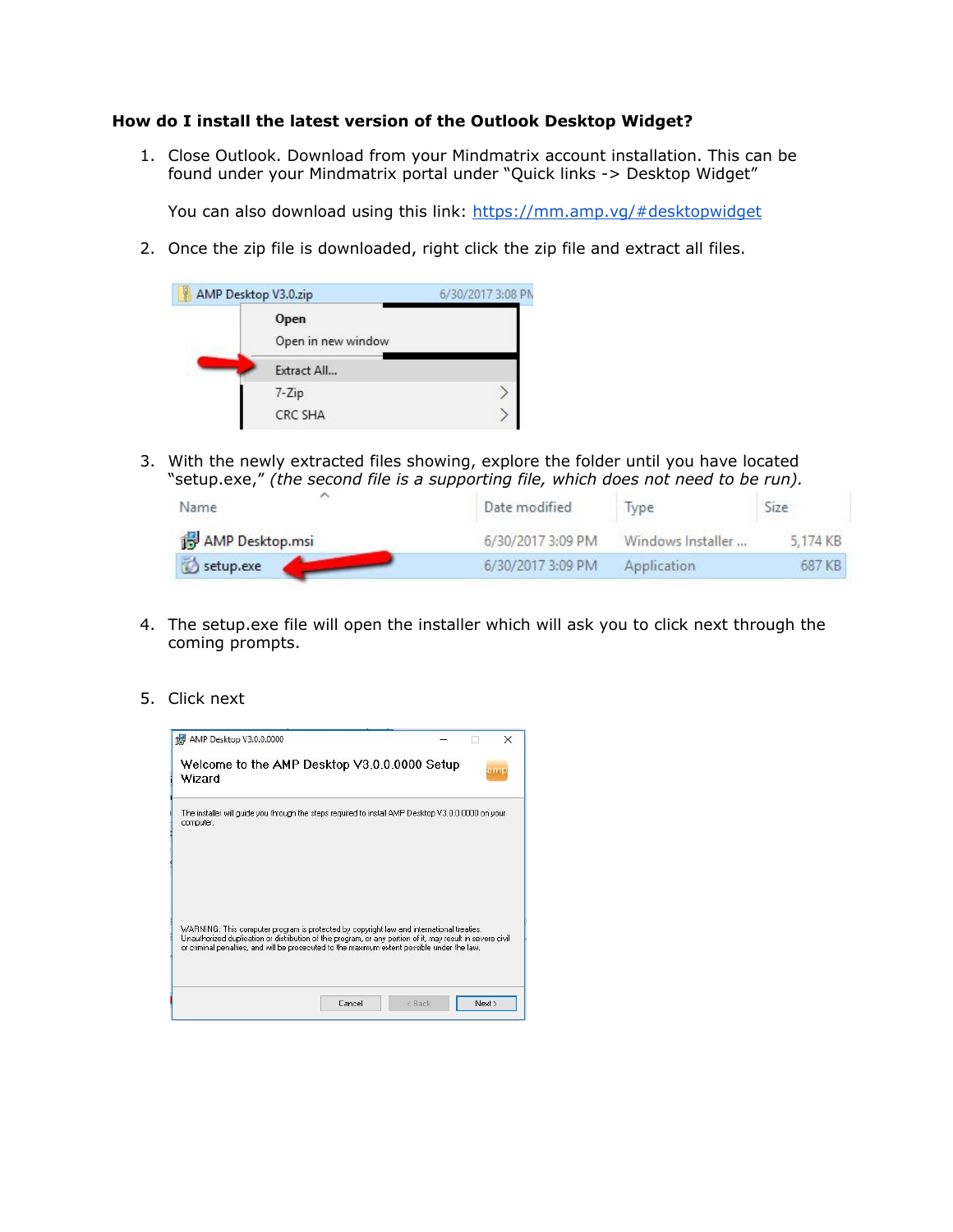6. Choose a file location, default is the best selection

| Confirm Installation<br>amp                                                 |
|-----------------------------------------------------------------------------|
|                                                                             |
| The installer is ready to install AMP Desktop V3.0.0.0000 on your computer. |
| Click "Next" to start the installation.                                     |
|                                                                             |
|                                                                             |
|                                                                             |
|                                                                             |
|                                                                             |
|                                                                             |
|                                                                             |

7. After clicking next on this prompt your windows operating system will ask to trust the publisher, select Yes and continue to complete the installation.

| AMP Desktop V3.0.0.0000 has been successfully installed. |                                                                                    |  |
|----------------------------------------------------------|------------------------------------------------------------------------------------|--|
| Click "Close" to exit.                                   |                                                                                    |  |
|                                                          |                                                                                    |  |
|                                                          |                                                                                    |  |
|                                                          |                                                                                    |  |
|                                                          |                                                                                    |  |
|                                                          |                                                                                    |  |
|                                                          | Please use Windows Update to check for any critical updates to the .NET Framework. |  |

8. Click Close and then continue to your desktop to open your Desktop Widget and Login.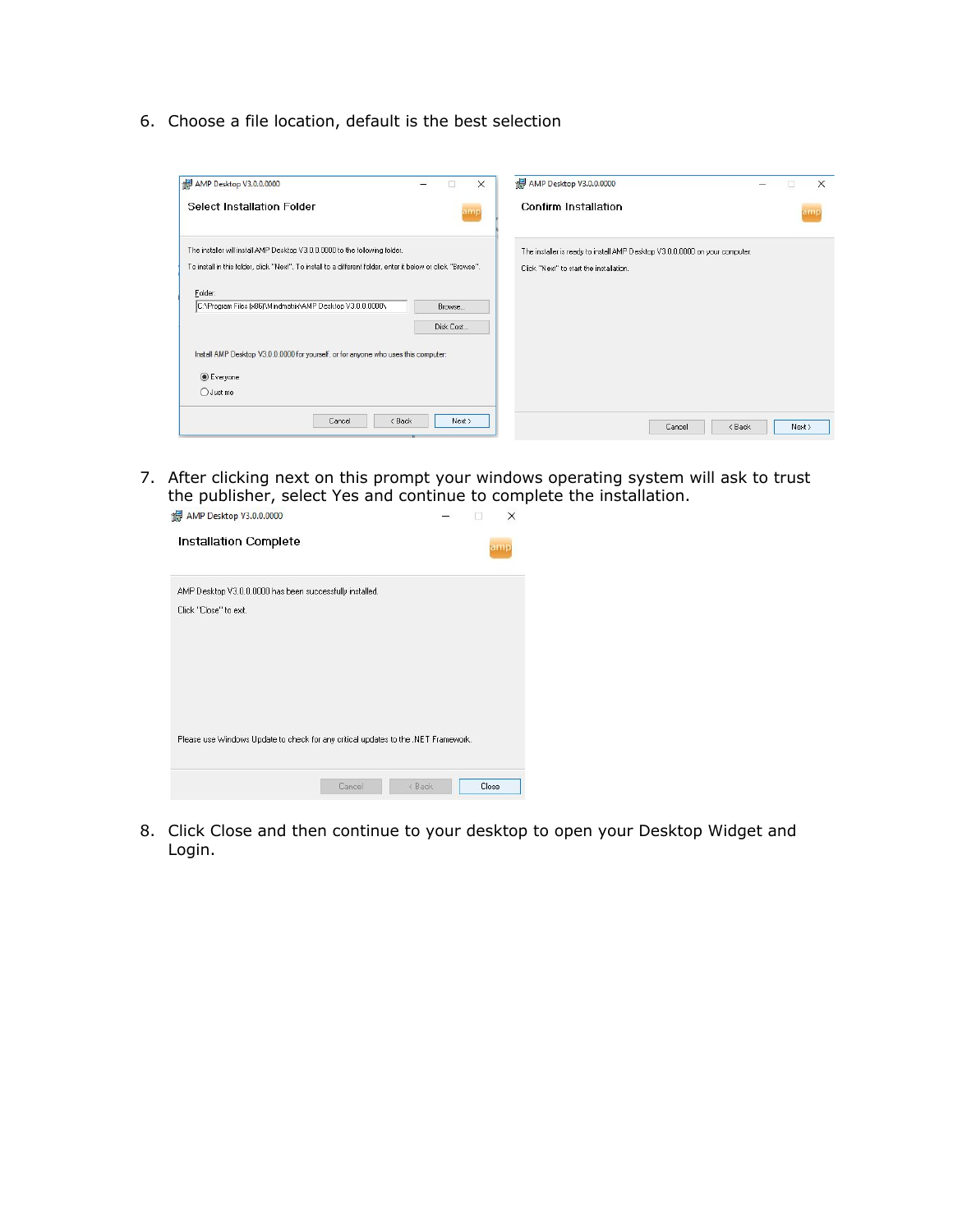## <span id="page-4-0"></span>**How do I login?**

If you had the old plugin, it should remember your username and password settings.

If you are a first-time user you will need to select your install URL and then login with your credentials.

To login:

- 1. Open the app and select the gear box
- 2. Type in the URL for the installation that you login to. (This should be the same URL that you visit whenever you log into the desktop version of Mindmatrix).

| mindmatrix          |                 |
|---------------------|-----------------|
| Install: *          |                 |
| https://mm.amp.vg   |                 |
| Update In(Minutes): |                 |
| 10                  |                 |
|                     |                 |
| <b>SAVE</b>         |                 |
|                     |                 |
|                     |                 |
|                     |                 |
| Ver: 3.0.0.0        | Mindmatrix 2017 |

3. After you click "save" you may enter your username and password. (Note: This is the same username and password you use to login Mindmatrix).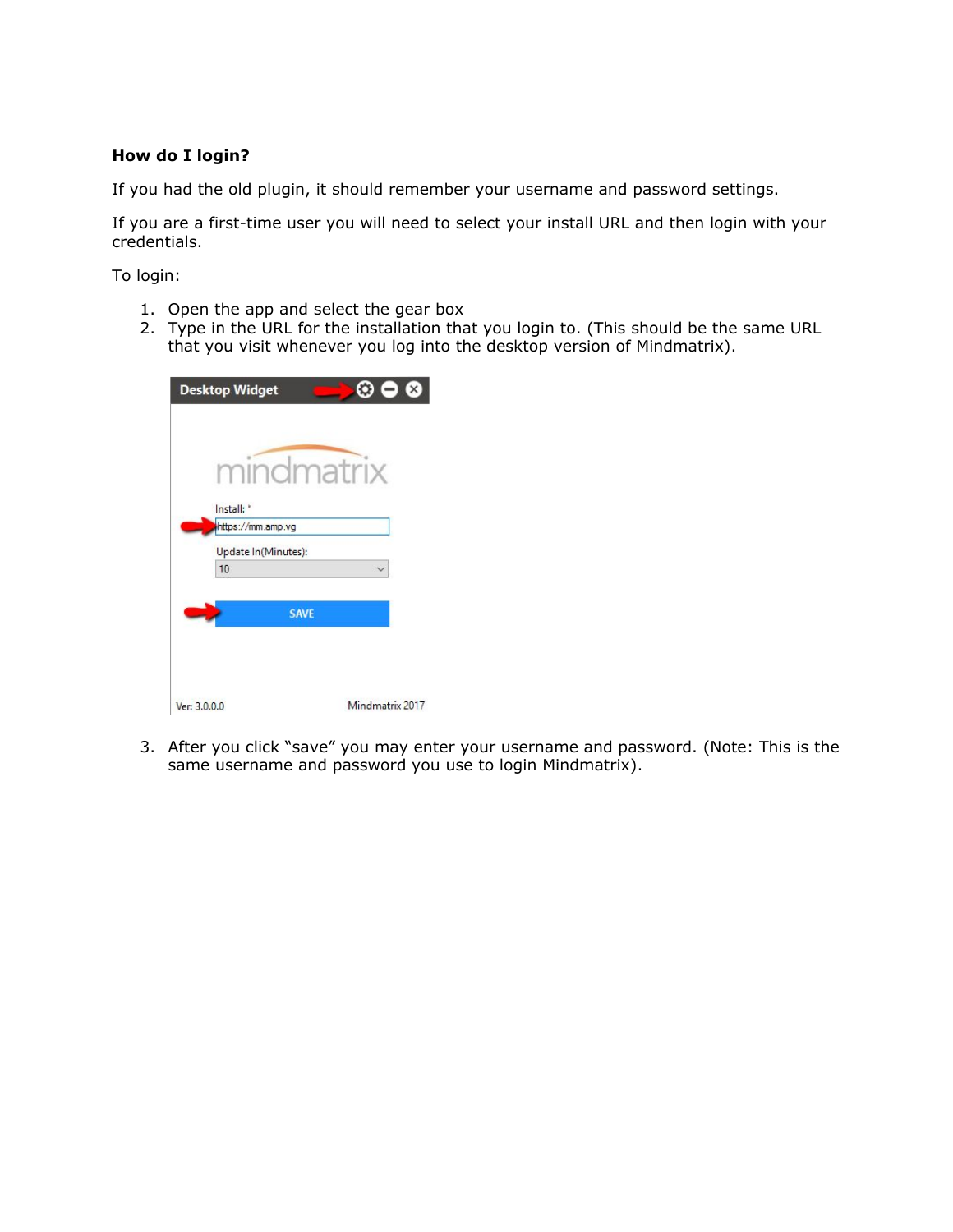## <span id="page-5-0"></span>**How do I view my contact/lead activity feed?**

Upon logging in, you will see your contact and lead activity feed.



Ver: 3.0.0.0

Mindmatrix 2017

## <span id="page-5-1"></span>**Sending assets, adding contacts to Mindmatrix campaigns and more from your Live Feed**

5. Within the desktop widget, you can take action on any specific contact by clicking the blue arrow button beside the contact record. Here is a Mindmatrix account below:

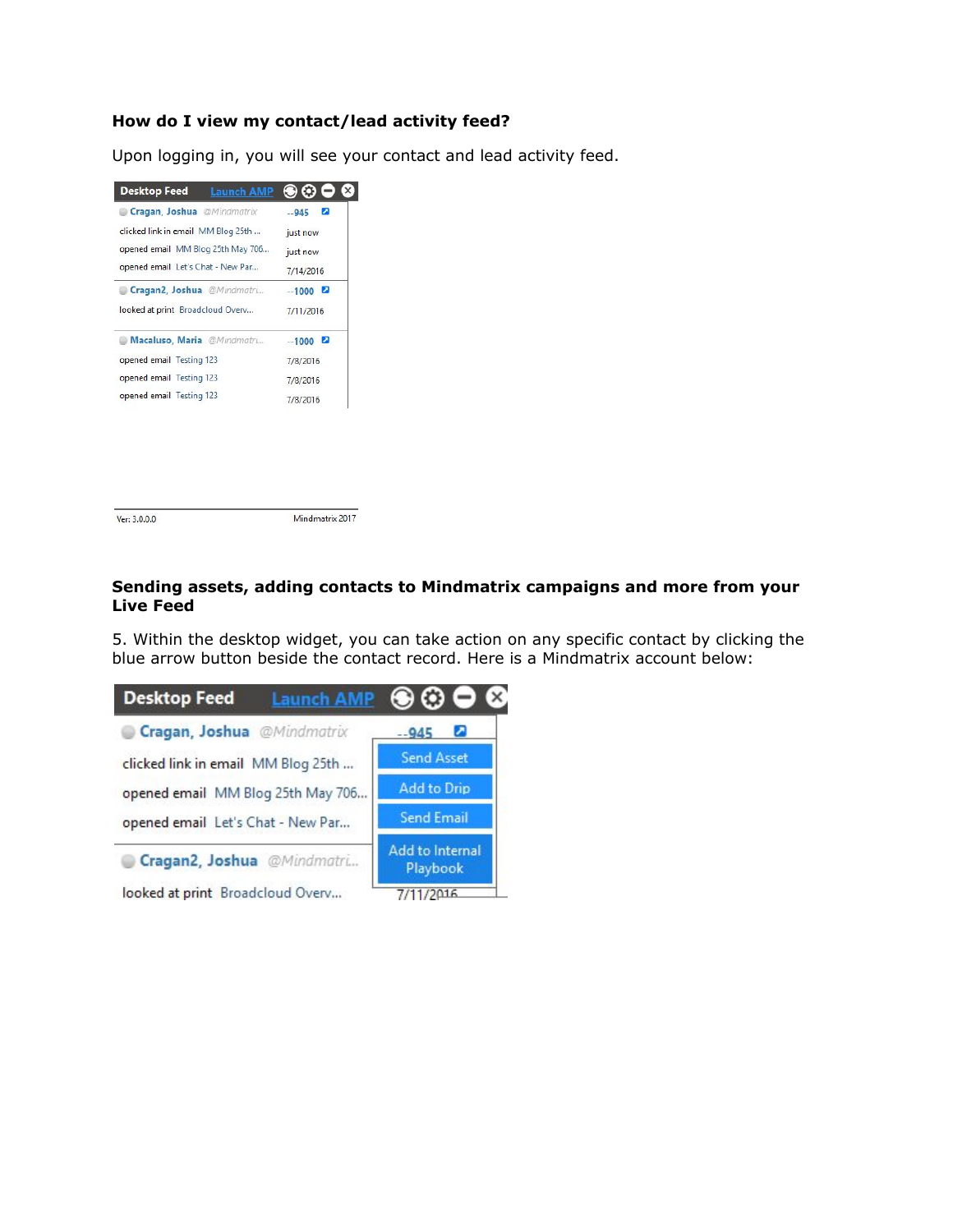## <span id="page-6-1"></span>**How do I access my Mindmatrix Quick Links from Outlook?**

- 1. After logging into the desktop widget, open Outlook.
- 2. You will see a sidebar from your account created in your display.

| Window | <b>Show QuickLinks</b><br>$\overline{\mathbf{x}}$<br><b>Show Feed</b><br>Reminders Open in New<br>Close<br>Window<br>All Items<br>Window<br>AMP |                              |       |  |
|--------|-------------------------------------------------------------------------------------------------------------------------------------------------|------------------------------|-------|--|
|        | Q Reply Q Reply All Q Forward<br>Wed 6/7/2017 6:19 PM                                                                                           | <b>AMP</b>                   |       |  |
| JC     | Joshua Cragan                                                                                                                                   | <b>QuickLinks</b>            |       |  |
|        | Demo                                                                                                                                            | Send<br>Assets               |       |  |
| To     | joshua, cragan@mindmatrix.net                                                                                                                   |                              |       |  |
|        | If there are problems with how this message is displayed, click here to view it in a web browser.<br>$\wedge$<br>$\Delta$                       | Create<br>86<br>Opportunity  |       |  |
|        |                                                                                                                                                 | Manage<br>Ø<br>Opportunities |       |  |
|        | mindmatrix<br>W E<br>HELP<br>YOU<br>SELL MORE                                                                                                   | 冒<br>Create Print            | Asset |  |
|        | Please look at the information I have shared with you.                                                                                          | <b>Get Trained</b>           |       |  |

This sidebar can be toggled under your "view" panel within Outlook.

To toggle your sidebar from view,

- 1. Click on Views in Outlook
- 2. Click on Show Sidebar

The Quicklinks sidebar will contain the following options:

- Send Assets
- Create Opportunity
- Manage Opportunities
- Create Print Asset
- Get Trained

### <span id="page-6-0"></span>**Sending Assets**

Send assets will allow you to choose from print assets and documents hosted and built inside of your Mindmatrix account instance.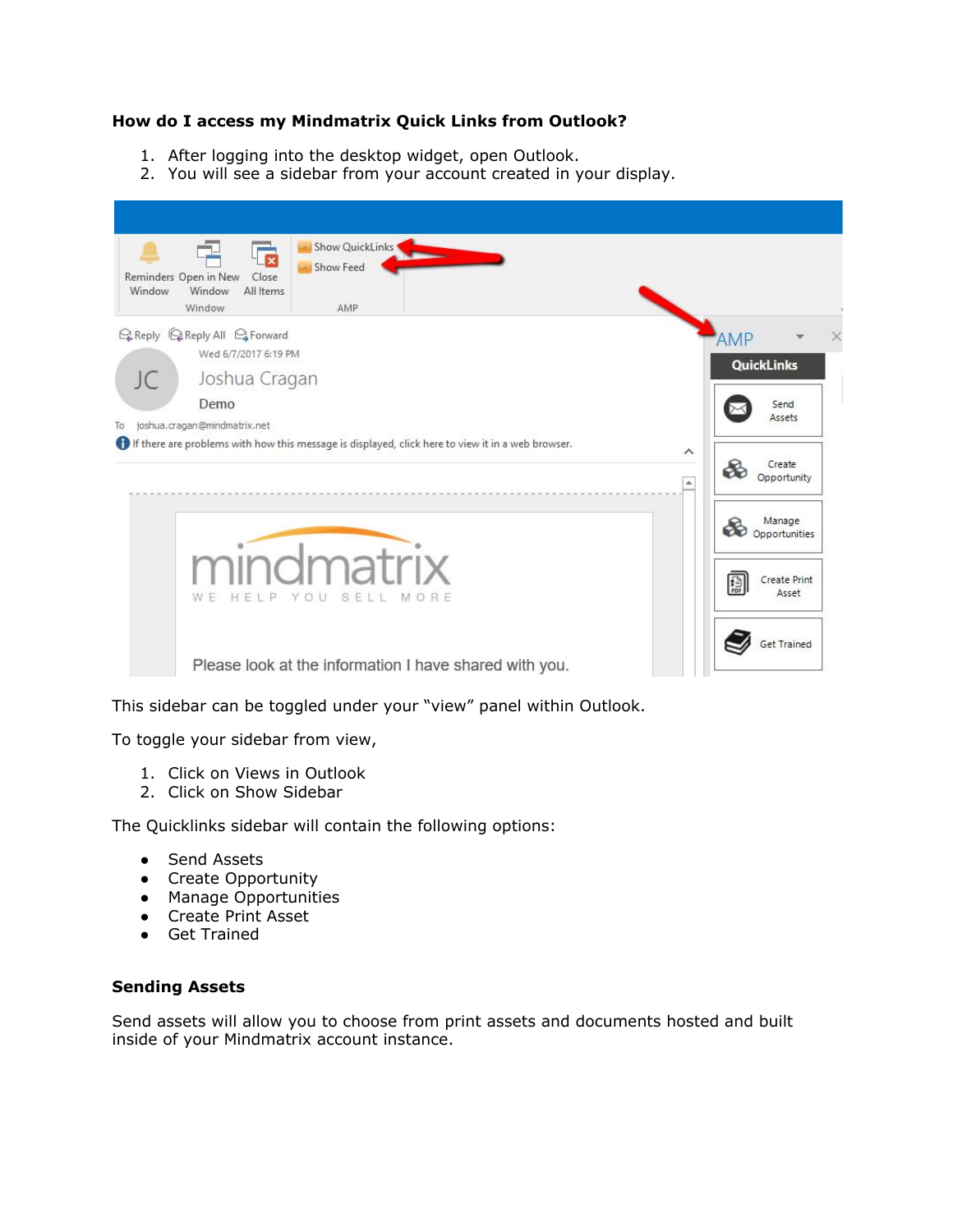

Choose any personalized print assets, documents from your gallery or other uploaded files from your Mindmatrix account.

After you click "send" you will have an email will automatically be created with thumbnails and links back to the assets you selected.

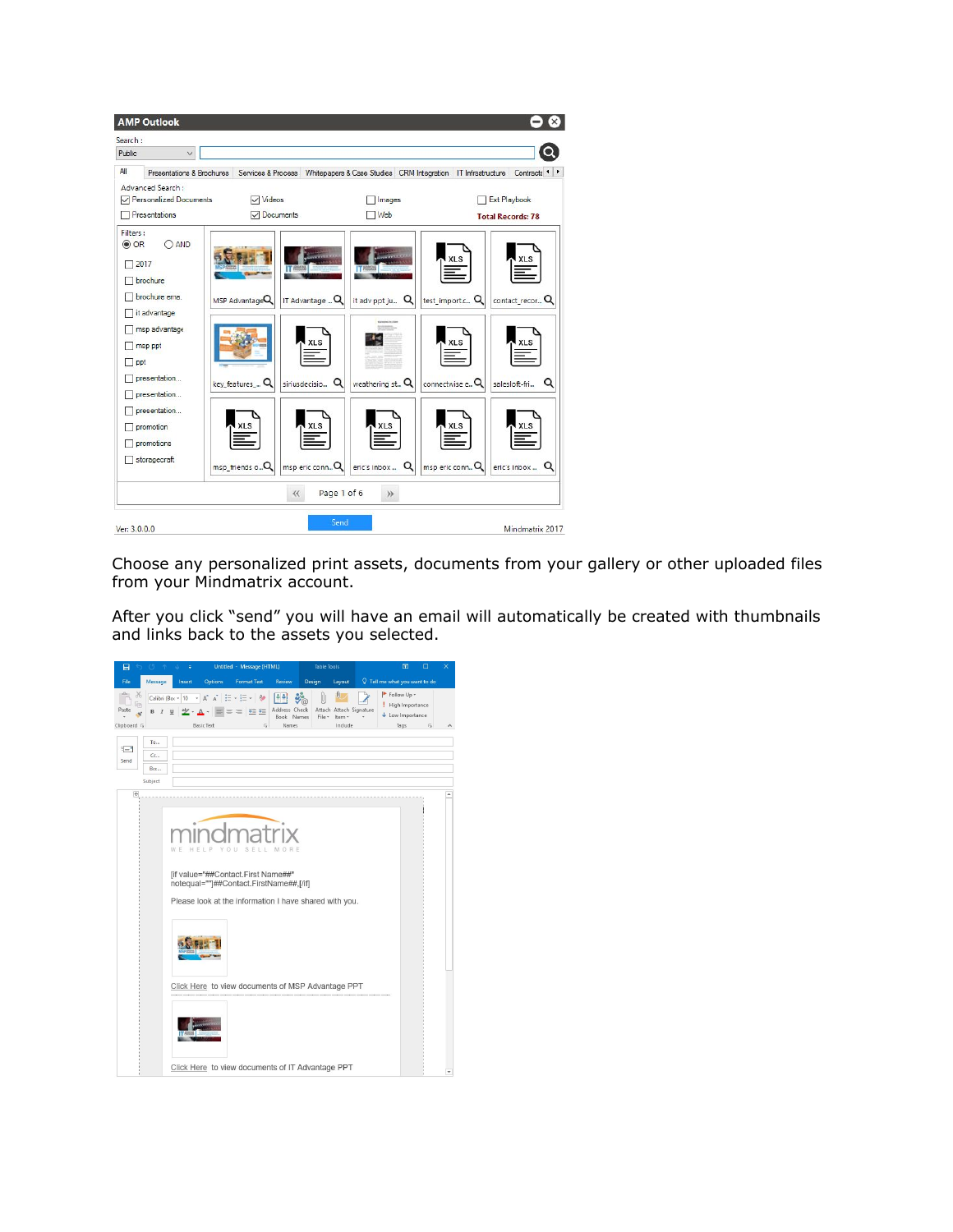## <span id="page-8-1"></span>**Creating Opportunities**

Choosing the Create Opportunity option on the quick links sidebar, will open the opportunity section of your Mindmatrix account.

| Opportunity Details Win-Loss Details Enterprise High Level Use Cases MSP / IT Market |                                     |                            |
|--------------------------------------------------------------------------------------|-------------------------------------|----------------------------|
| Opportunity Name                                                                     | Account Name                        |                            |
| <text></text>                                                                        | $\mathbbm{X}$<br><text></text>      | $\ensuremath{\mathcal{X}}$ |
| Stage                                                                                | Stage Details                       |                            |
| Live                                                                                 | $_{\rm v}$<br><text></text>         | $\mathbbm{Z}$              |
| Expected Closed Date *                                                               | Amount                              |                            |
| <date></date>                                                                        | $\cong$<br><currency></currency>    | $\mathsf{S}$               |
| Market                                                                               | Type                                |                            |
|                                                                                      | $\checkmark$                        | $_{\rm v}$                 |
| Description                                                                          |                                     |                            |
| <textarea></textarea>                                                                |                                     |                            |
|                                                                                      | $\mathcal{X}% _{T}=\mathcal{X}_{T}$ |                            |

Close Save

## <span id="page-8-3"></span>**Managing Opportunities**

Choosing this option will open up your opportunities section within Mindmatrix.

## <span id="page-8-0"></span>**Creating Print Assets**

Choosing this option will open up your Print section within Mindmatrix.

#### <span id="page-8-2"></span>**Get Trained**

Choosing this option will open up your "internal playbook" section of Mindmatrix account. You will find playbooks and certifications shared with you here.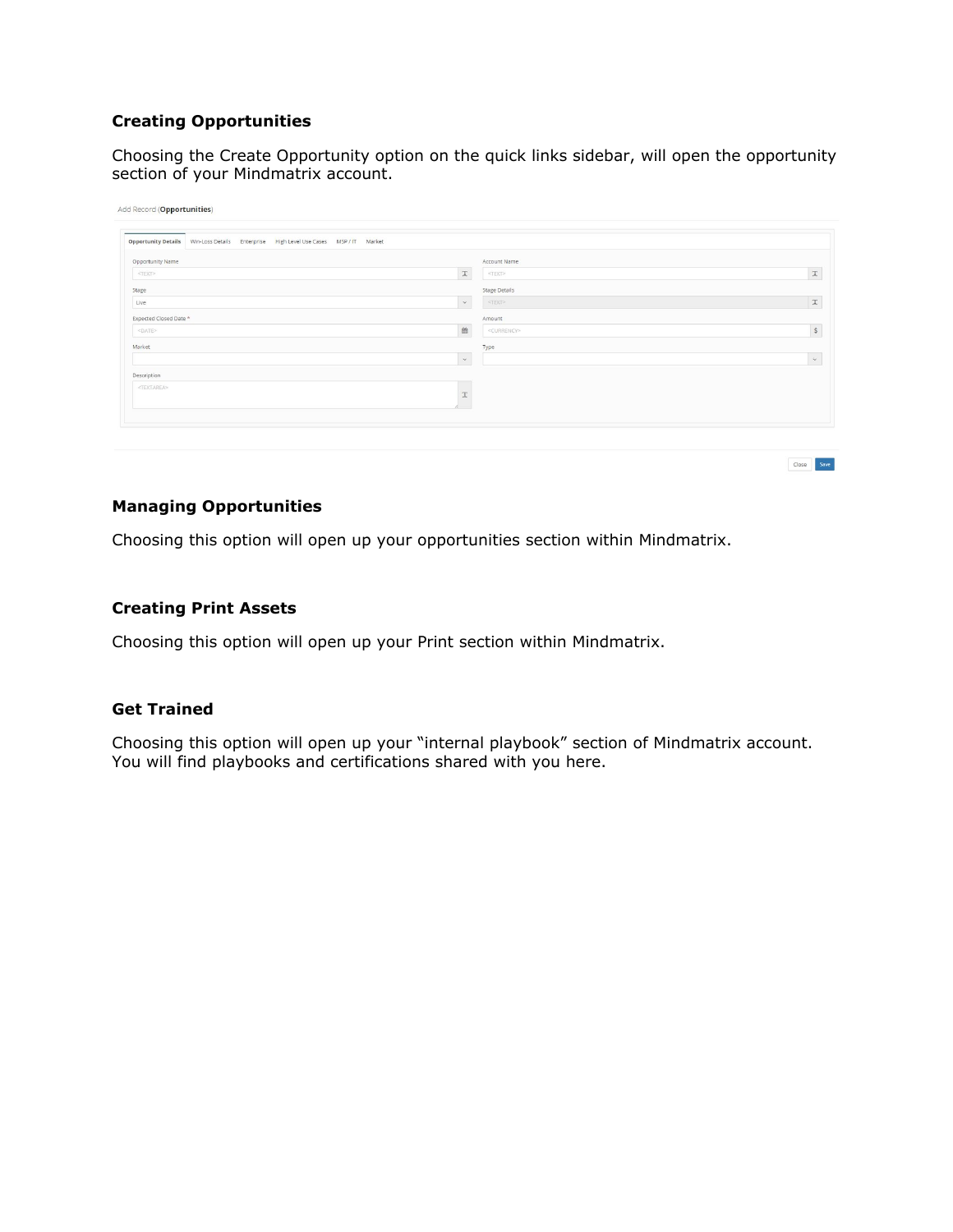## <span id="page-9-1"></span>**How do I use Add-in options for the plugin with Outlook?**

With Outlook open, visit the top ribbon and click on "Add-ins" tab. Notice Mindmatrix account tools option.



- Import tasks from Mindmatrix account
- Mindmatrix account Email Templates
- Send Contacts to Mindmatrix account
- Send Assets

### <span id="page-9-0"></span>**Importing tasks from Mindmatrix account**

You can pull task or to-do activities from Mindmatrix into Outlook under the task section. To do this, click the "Import tasks from AMP" button.

### <span id="page-9-2"></span>**Accessing email templates**

Clicking on AMP email templates will allow you to access email templates loaded into your Mindmatrix account, or to load a blank email template. Choose any template available to edit and send directly from Outlook.